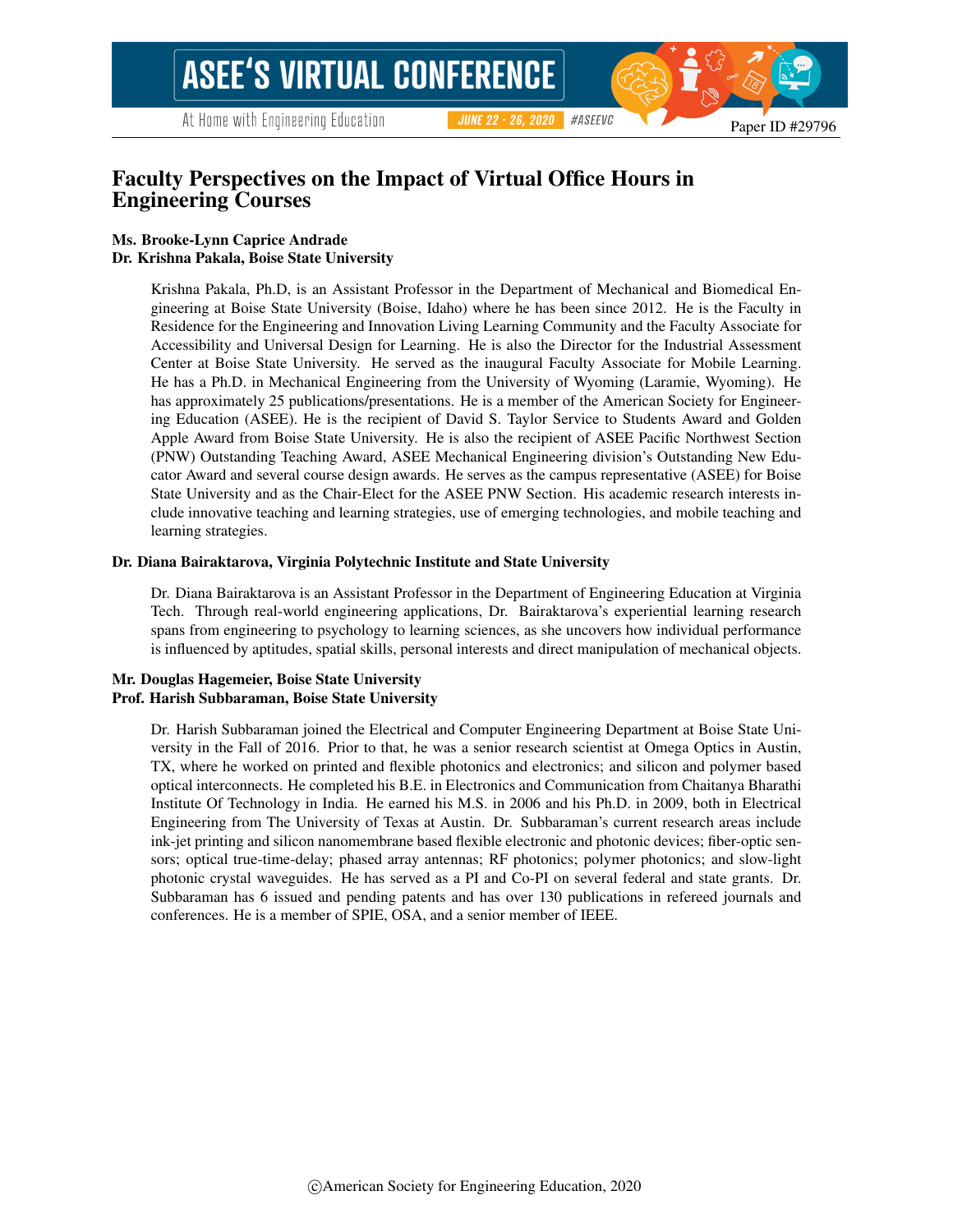# **Faculty Perspectives on the Impact of Virtual Office Hours in Engineering Courses**

#### **Abstract**

Instructor-student interaction is an important element of a course design, but office hours can be challenging to attend based on students' commitments. They have time and space limitations that prevent students from getting the help they need and often garner poor attendance. Virtual office hours can address issues related to low attendance and provide a low stakes environment where unhindered learning can happen. Virtual office hours are flexible, yield productive interactions, and all enrolled students can participate. This study reports on three engineering instructors' perspectives on the efficacy of virtual office hours compared to the traditional face-to-face interactions with the confines of an office room. These classes ranged from sophomore to junior level covering two classes in mechanical engineering and one in electrical and computer engineering, taught over a period of at least a semester and impacting about 150 students across these disciplines. These sessions were held in the evening, twice a week. Information on the logistics of the implementation of the virtual office hours and key details, such as how instructors selected the best time for these sessions, content presentation, and the type of interactions that occurred during the virtual office hours are discussed in this paper. This study's goals were to find out how virtual office hours impacted engineering student's learning, whether such an exercise is an efficient use of the students' and the instructor's time, and the differences between traditional and virtual office hours. The instructors' perspectives were gathered via interview after implementing virtual office hours for at least a semester. Analysis of the interviews concluded that the implementation of virtual office hours was mutually beneficial to both the instructors and the students.

#### **Introduction**

A longitudinal study concluded that interactions between faculty and students outside of lectures is minimal, a trend that has remained consistent over time [1]. Most interactions between students and faculty are short, irregular, and are encouraged only by specific concerns [1]. Students have to make the initiative to meet with their instructors. Considering these findings, it seems that increasing student participation in office hours is out of the professor's control. However, there is an alternative that can boost attendance by tackling grievances that students and professors have. Virtual office hours (VOH) allow faculty to conduct student-led meetings online. This platform is more convenient for both parties for a number of reasons  $- (1)$  They can be attended from anywhere students and professors have access to an internet enabled device, (2) They are typically held in the evening of the day after lecture lasting 1 hour twice a week (starts between 7 pm to 9 pm), giving students time to attempt problems and in identifying what they understood, and (3) VOH makes interacting with the instructor more attainable and manageable.

Our study aims to understand the benefits of virtual office hours for engineering courses. Most engineering majors are math intensive and information is solidified by practicing problems outside of lecture. Traditional office hours are often utilized for assistance with the solving process. Although important, this one-on-one interaction is inefficient. One-to-one environment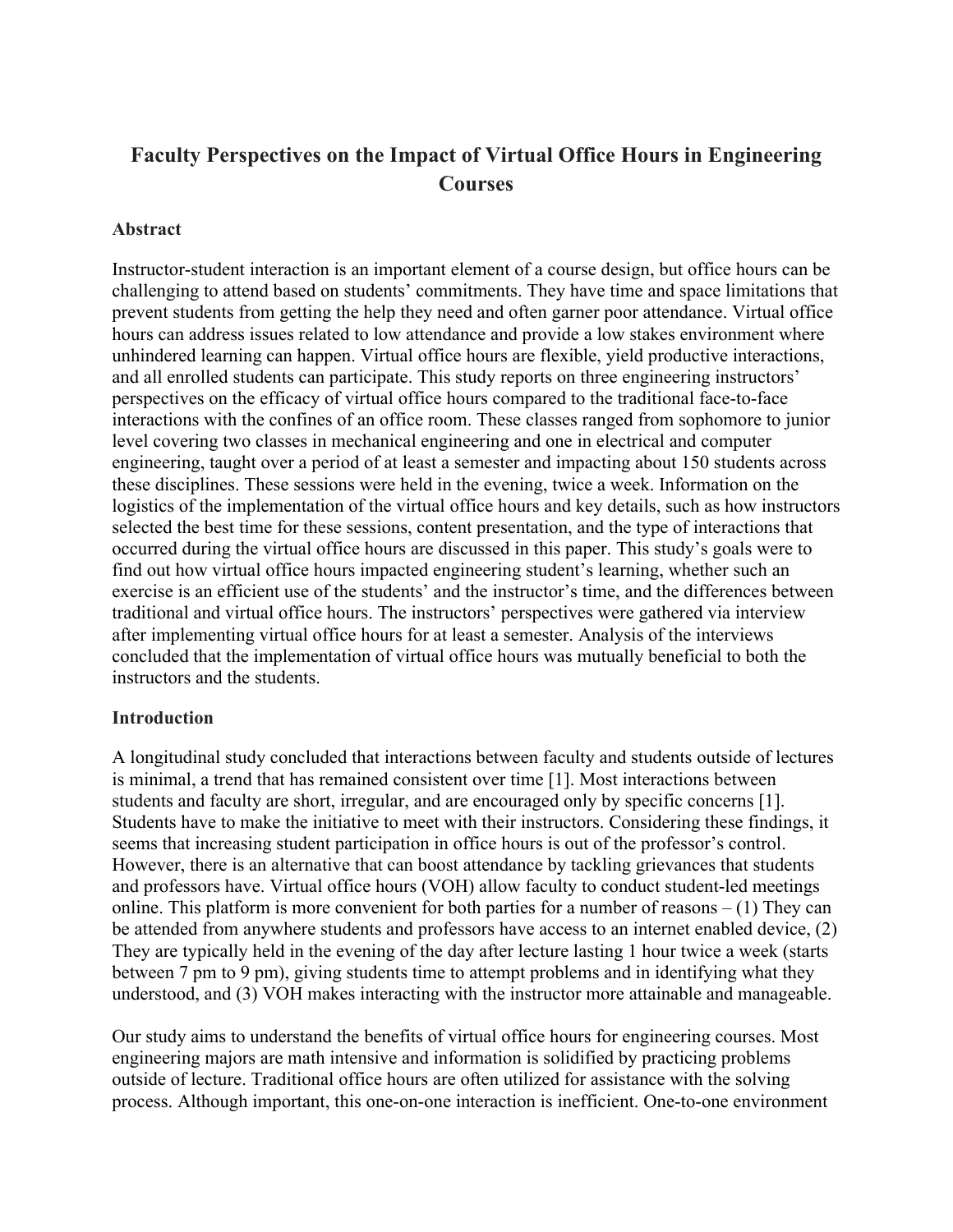can be replicated with demonstrative VOH, using video chatting software to hold office hours. The professor can write out problems and show diagrams to the students. Instructors can interact with every student simultaneously. With multiple students are able to participate, others can benefit from passive participation and professors only have to answer questions once. Recording the sessions has additional benefits. First, students who were unable to attend the online meeting could still gain knowledge from watching the videos. Secondly, students can watch the session and follow the concepts at their own pace. Lastly, instructors can refer students to the recordings so that they don't have to explain concepts again.

Three engineering professors were interviewed to gather their perspectives on VOH. ZOOM was used as their platform for communication with the students online. The instructor could share their screen, display documents, and write out problems using Microsoft Surface or iPad with an Apple Pencil. A headset with a microphone enhanced the quality of the recordings. This is a particularly useful feature for mathematics and diagrams. Students have a comments section to type responses or questions. There is also an option for the students to raise a hand to gain the attention of the instructor, so that they can enable their microphone to speak a question or response. This approach was enough in soliciting student questions and providing adequate responses. If additional assistance was needed the students always had the option to schedule an in-person consultation. Since, instructors do not have to see each student individually, office hours are more productive and easier for faculty and students. Such convenience and productivity make VOH a superior alternative in several ways.

## **Background**

Office hours are often underutilized. Even if they are scheduled for a time that works for the majority of students, most do not attend. Two studies have been conducted to understand what prevents and what motivates students to show up to physical office hours. Students are less likely to attend in-office hours if their professors are unapproachable [1]. Faculty should make it clear to the students that they want to interact and encourage them to attend office hours. Another deterrent is a large class size [2], which often leaves the impression that the instructor is too busy to meet with the individual. Lastly, the time and location weigh heavily on the likelihood of attendance [1]. If either are inconvenient the student is less likely to go out of their way to get help. To increase attendance, one should aim to make office hours accessible and less intimidating. It should be made clear to the student that there is help available for everyone.

VOH addresses the deterrents and possesses the motivators for office hour attendance. Several studies have tried to find out if VOH results in an overall higher attendance rate than traditional ones. A majority used instant messaging (IM) software to conduct meetings. This was unsuccessful for most, because of its similarity to email [3]. IM provides an instantaneous response, which makes it different from email, but it was not favored [4]. VOH has been most successful with video calls and is a superior method because every student can join into one conversation. Video chatting also allows the instructors to verbally and visually demonstrate their response. Video call VOH had more reports of success than IM, but both had demonstrated an increase of student faculty interaction [4, 5].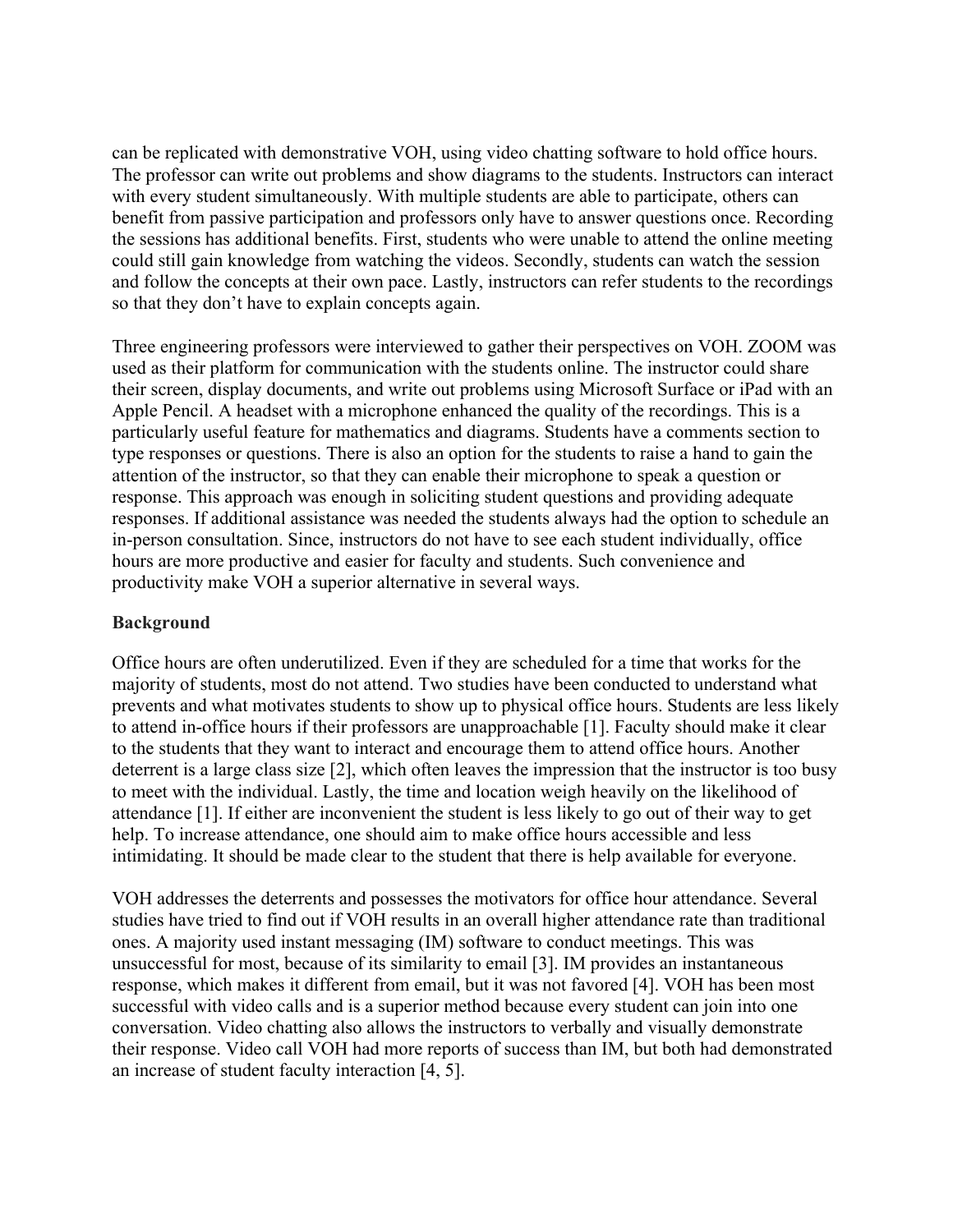A study aimed to understand the impact of VOH on student opinions of a course [4]. Some courses provided the option to interact with their professor via Facebook messenger at a specific time throughout the semester. After collecting student surveys, it revealed that the average student satisfaction with the course increased if VOH were offered [4]. This is an interesting result because only a small percentage of students had tried communicating with their instructor via IM. Students also reported on their preferred method of communication. A majority of students ask their questions before or after class or via email [4]. A similar study used student surveys to find out which form of communication students preferred. They also offered IM VOH and had low student usage. Students preferred asking questions before, during or after class the most [6]. However, students preferred VOH and discussion boards over email. Students' last choice for communicating with their professor was in-person office hours. Some students were deterred by office hours because they saw it as being intimidating [6].

Although attendance of VOH of the previous studies were low, another group had success. After introducing IM partway throughout the semester, interaction and office hour attendance increased. From this result, one may conclude that the relationship built through IM encouraged the students to meet in person [7]. However, students may have gone to traditional office hours for different reasons. It is likely that they were more comfortable with professor after communicating informally, or because feedback over IM was not sufficient as the semester was coming to an end.

Most studies utilizing IM for VOH have not had much success with getting students to trying them contrary to the success of VOH via video chatting. In one study, an instructor offered these sessions the evenings before tests. Student were able to ask last minute questions and to see the instructor draw out diagrams and demonstrations [8]. Common responses from students were about the convenience. Another study gathered the student opinion on demonstrative VOH. Students mentioned the benefit from listening to other's questions and engaging with each other and the advantage of anonymity during these interactions [5]. Students could choose to display their name. Being anonymous alleviated anxiety and allowed them to take more risks [5]. Students found it to be more convenient and comfortable. The instructor also reported higher attendance than traditional office hours.

Student faculty interaction is essential for student success. Interacting outside of lecture is important for students because it helps solidify lectures and can improve grades [9]. It also can increase course confidence and retention rates [10]. VOH gives students a chance to meet with instructors outside of class in a low-stakes environment. It is an opportunity to clarify lecture material and practice coursework. Even if the student is not actively participating in the meeting, they are still benefitting from the questions of their peers. The research on the student benefits from VOH has been documented [3 - 8] but understanding the professor's perspective is important. The goal of our study is to understand the faculty perspective on whether VOH is something that instructors will want to implement in their course, and if so, what are the most efficient ways of doing so.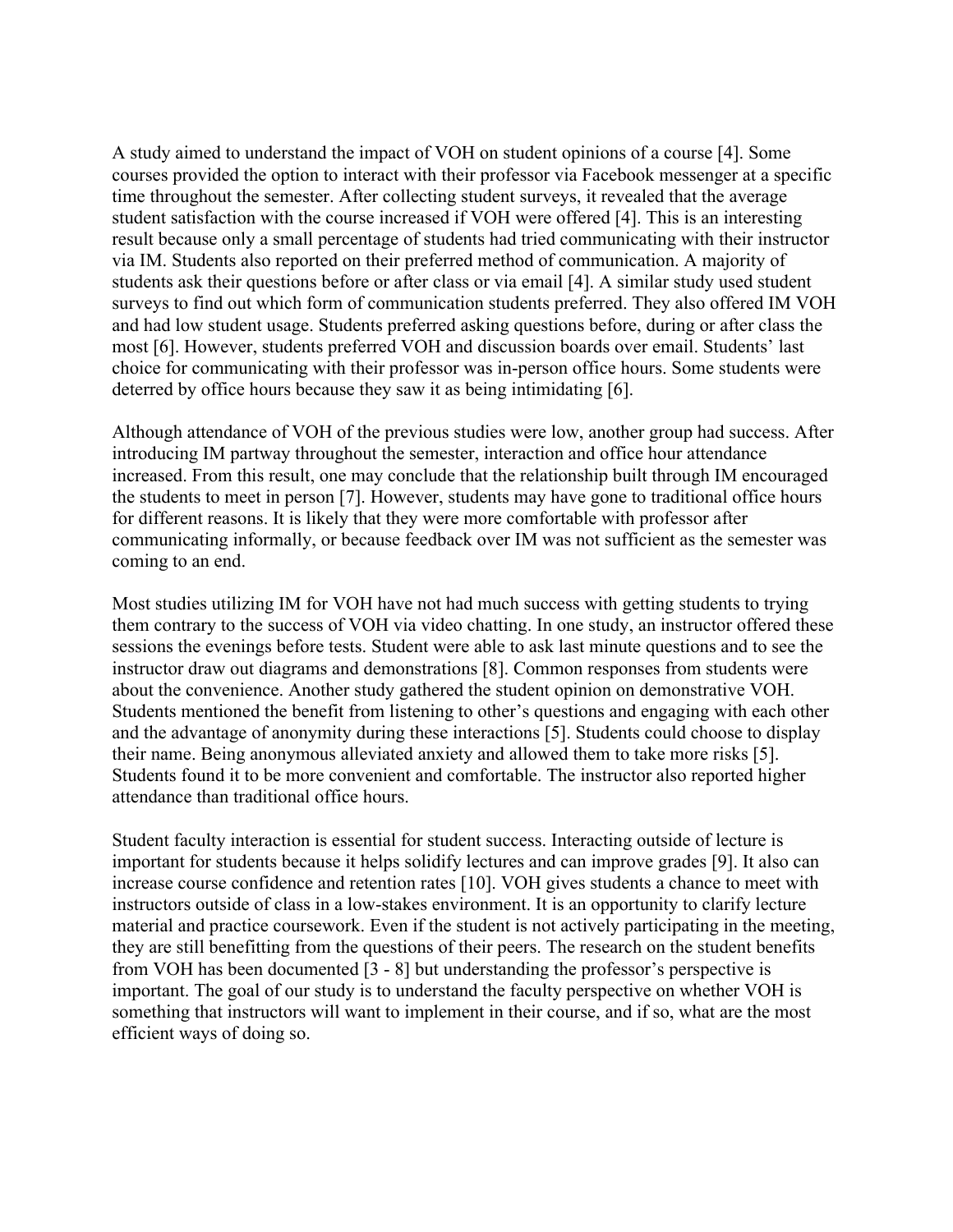#### **Method**

Our exploratory study aims to gain the instructor perspective of VOH implemented within engineering courses. The courses were Heat transfer, Dynamics (2 sections), and Circuit Analysis and Design (Circuits-II). Three instructors were interviewed after they completed at least one semester with VOH. Two of the professors are reporting on their first time offering VOH, while the other professor has been using it for several semesters. The nature of these virtual office hours was clearly explained in the syllabus. The instructors felt that offering these sessions at a time when there is fewer scheduling conflicts for students would increase participation. In all the classes in this study the average participation was between 10-25 students. Based on the frequency of quizzes, exams the student participation was at its peak before assessments. While these sessions happen outside normal business hours the benefits outweigh the inconvenience of doing these sessions in the evening. For example, the instructors and students do not have to commute to campus, any number of students can attend virtually, a wide variety of questions were answered that benefit all students. The VOH were conducted similarly, with minimal differences. Another difference is that one instructor did not offer a recording of the session. One of the instructors did require attendance of VOH, and one offered that attending help sessions as a portion of the grade. As previously stated, ZOOM was the communication software utilized. The instructors sent out problems beforehand for students to attempt before the meeting. During the meetings, the problems are solved by the students and are guided by the instructor. The sessions are student-led to avoid them turning into a lecture, a benefit for the students because it gives them additional practice on course material. To gain the student perspectives, the students completed an evaluation at the end of the semester with questions on how they benefitted from VOH, if they preferred this method over traditional office hours, and any changes they would like to make. These responses affected the instructor's view and their conclusion of the benefits of offering virtual meetings. A manuscript reporting on student perspectives is under preparation.

Our study is exploratory, guided by the phenomenology framework as we seek to understand instructor's experiences. Phenomenology (qualitative research) focuses on the commonality of lived experiences and the goal of the approach is to arrive at a description of the nature of the particular phenomenon. Each instructor was interviewed individually. The interviews were guided by a list of questions so that research objectives could be met. Each interview lasted about 15 to 30 minutes. Once the interviews were transcribed, each question response was analyzed. Thematic coding was performed to determine patterns between the instructors and to establish any themes of the instructor's experiences. The main focus of this study was to understand how VOH affected the course design and student learning. Institutional Review Board (IRB) approval was issued prior to the beginning of the study.

A recording of a session in one of the classes can be viewed here: <https://boisestate.techsmithrelay.com/kJY4>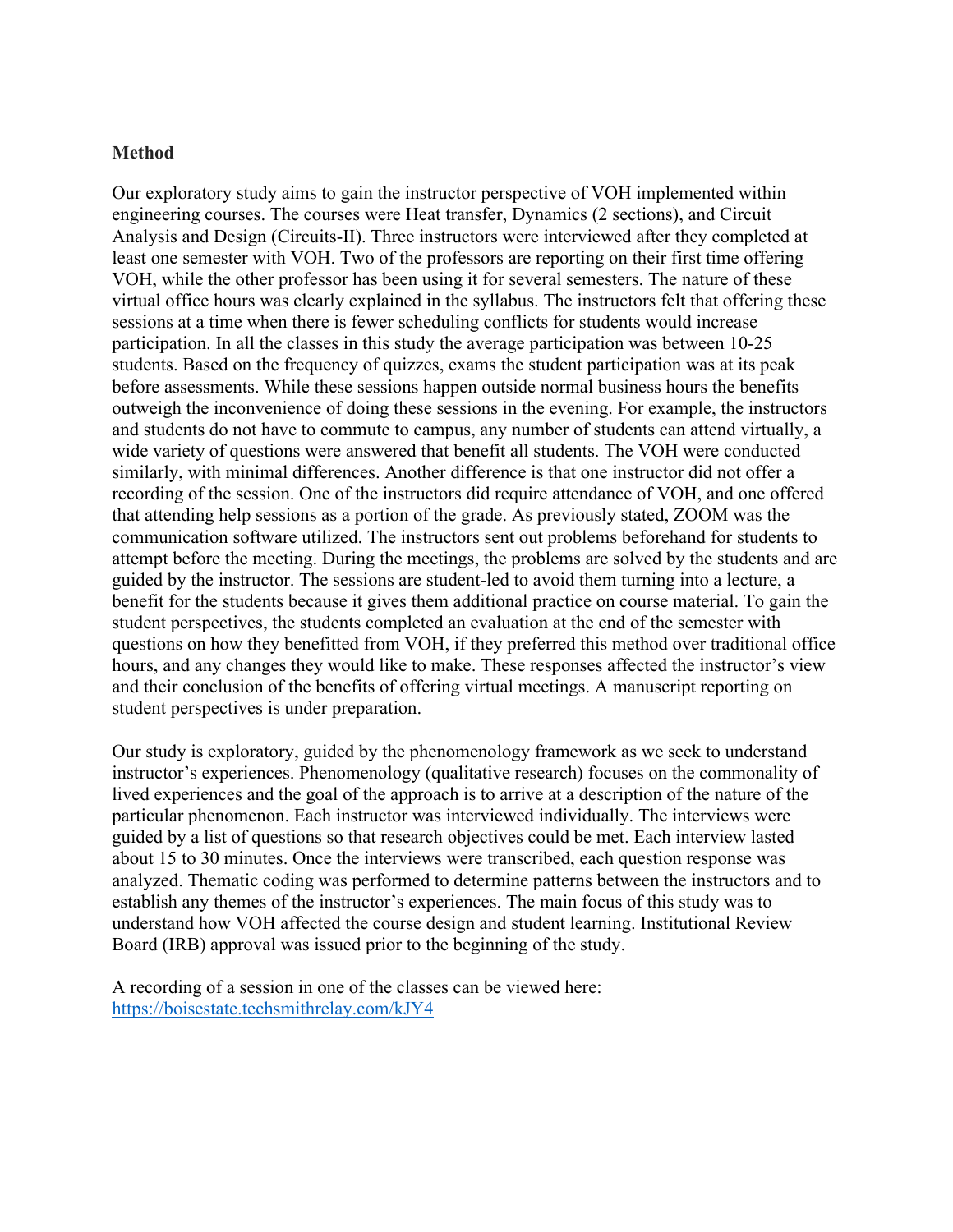## **Results**

Professor A taught Circuit Analysis and Design in Electrical and Computer Engineering, professor B taught Heat Transfer in Mechanical Engineering, and professor C taught two sections of Dynamics in Mechanical Engineering.

The following section describes the instructor's responses to each of the interview questions.

## *1. What are your reasons for choosing to offer virtual office hours as compared to traditional face-to-face office hours?*

All of the professors offered VOH so that every student could attend. This is a large issue with traditional office hours, because most rooms only have space for three to four students. Other reasons to offer VOH were because they were student-led and students could work at their own pace with the recordings. It was agreed that VOH helped students learn engineering content.

| Professor A                     | Professor B                          | Professor C                      |
|---------------------------------|--------------------------------------|----------------------------------|
| "instead of having a separate"  | "When I started teaching classes I   | "I can do it on my time frame    |
| session for each student it     | found that students didn't come to   | in the evening and sometimes     |
| would benefit if I just have a  | the office hours. I thought it was   | things are a little more         |
| virtual office session where    | because of schedule conflicts and    | flexible than during the         |
| everybody could just join in at | I tried to make different times, but | daytime."                        |
| their own and basically that    | still it was the same case."         |                                  |
| would be a conversation and     |                                      | "We need to offer students       |
| they would review the           | "I could meet them at a time         | more flexibility,  offer me      |
| problems at their own pace."    | where a lot of them could make it,   | more flexibility as the          |
|                                 | and also at the same time it was     | instructor."                     |
| "you can be relaxed and not be  | recorded."                           |                                  |
| tense sitting in an office room |                                      | "I think it's beneficial for the |
| and maybe hesitate to ask a     | "The virtual piece can help          | students."                       |
| question."                      | enhance the in-person interaction    |                                  |
|                                 | as well, because you interact with   |                                  |
| "it added clear value to my     | them more often."                    |                                  |
| course"                         |                                      |                                  |
|                                 |                                      |                                  |
| "There was not one negative"    |                                      |                                  |
| thing about the virtual office  |                                      |                                  |
| hours in the overall review.    |                                      |                                  |
| This was a great success."      |                                      |                                  |

## **Table 1**: Instructor quotes from interview question 1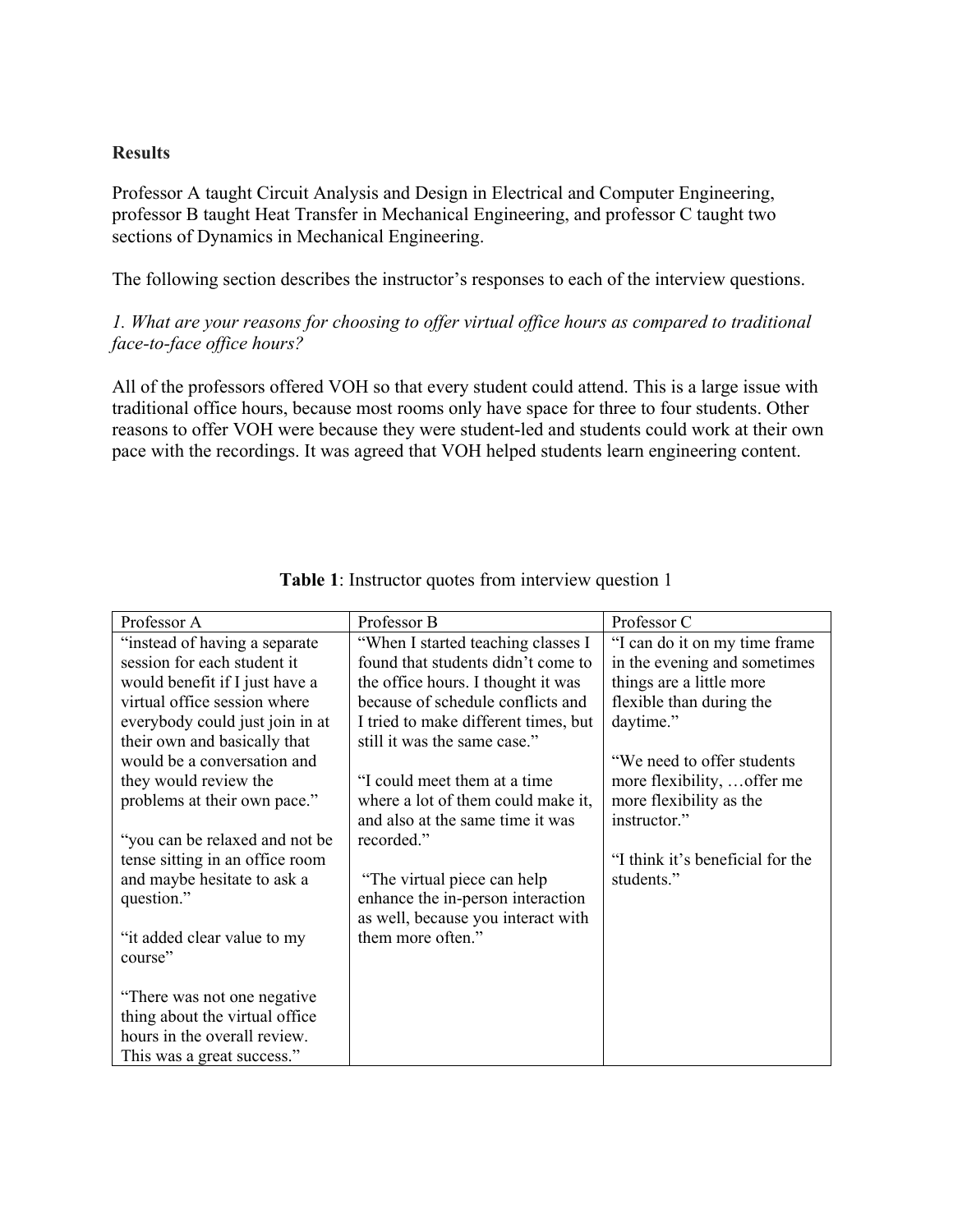## *2. In what ways do you think attending virtual office hours will impact the learning of engineering content?*

This method has made students more likely to ask questions. Other benefits are reviewing concepts, increased student knowledge of content, and passive participation. The professor can also establish how well the students understand the content.

| Professor A                      | Professor B                    | Professor C                    |
|----------------------------------|--------------------------------|--------------------------------|
| "being able to go back and look" | "This gives us one hour of     | "the students can benefit from |
| at certain problems and          | practice problems or talking   | the questions of others."      |
| reviewing some concepts is       | about concepts and that        |                                |
| going to help them [students]"   | definitely helps everybody see | "We get broader participation" |
|                                  | where they are at."            | because they can both ask      |
| "students are free to ask"       |                                | questions with chat and they   |
| questions."                      | "there are people who can now  | can also ask questions         |
|                                  | make mistakes in a low stakes  | byspeaking through the         |
| "based on the feedback I         | environment"                   | microphone."                   |
| received from students they      |                                |                                |
| have found this [VOH] to be      | "in this scenario people are   |                                |
| extremely useful."               | more likely to ask questions." |                                |
|                                  |                                |                                |

# **Table 2**: Instructor quotes from interview question 2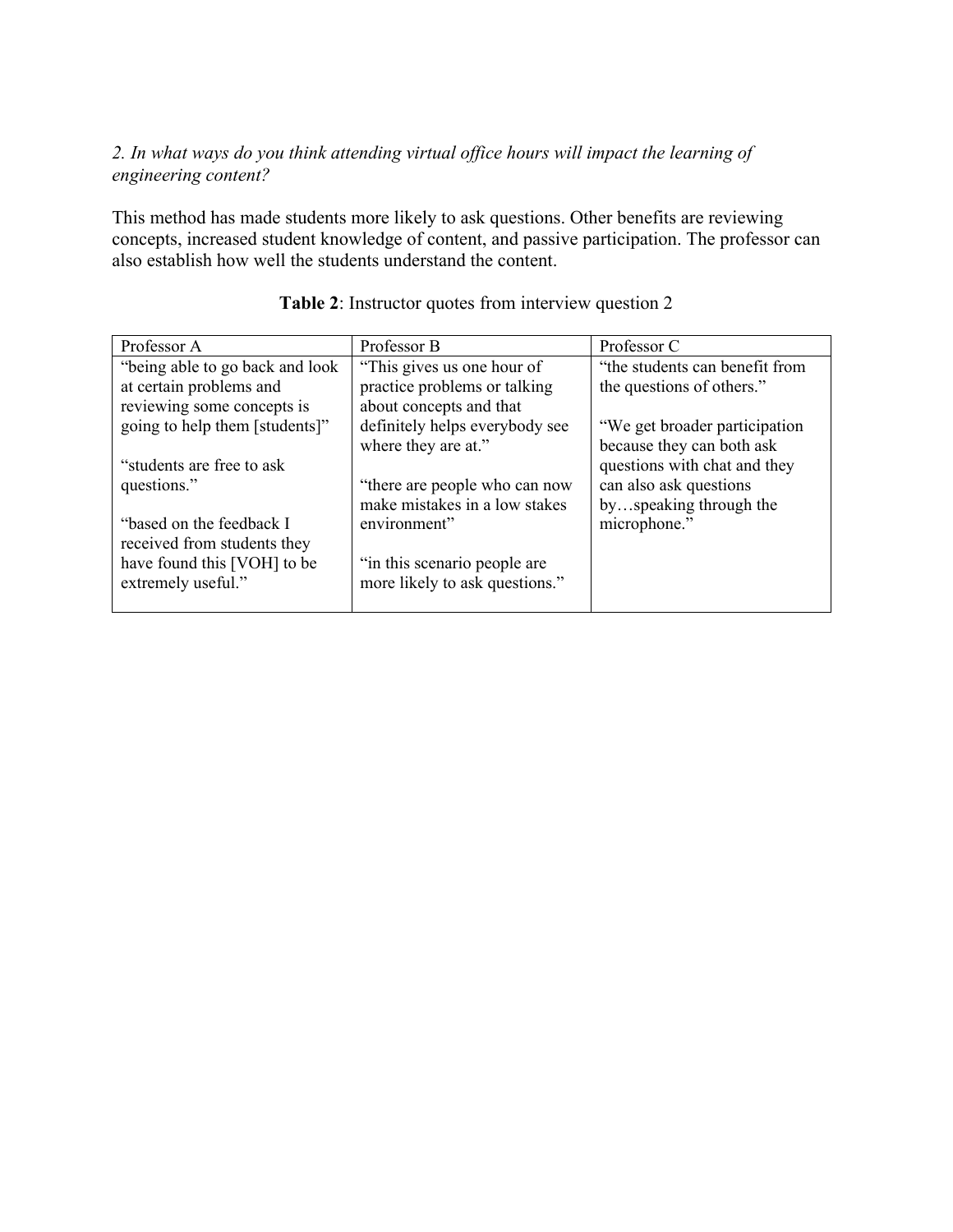## *3. What are your observations/perceptions of changes in student learning as a result of attending virtual office hours?*

VOH have resulted in better comprehension of subjects, more participation, and higher attendance than office hours. Students repeatedly attended VOH, which led instructors to conclude that students benefitted from them.

| Professor A                                                                                                                                                                                                                   | Professor B                                                                                                                              | Professor C                                                                                                                                                                   |
|-------------------------------------------------------------------------------------------------------------------------------------------------------------------------------------------------------------------------------|------------------------------------------------------------------------------------------------------------------------------------------|-------------------------------------------------------------------------------------------------------------------------------------------------------------------------------|
| "students who are normally<br>quite in the class actually<br>participated when I offered<br>virtual office hours. They were<br>comfortable asking questions<br>and they were hesitant to even<br>raise their hands during the | "for many students that barrier is<br>removed where they are now<br>more comfortable to talk even in<br>the class or at least interact." | "I value what they appreciate,<br>everything that a student<br>thinks helps them learn, I have<br>to believe that they think it's<br>better."<br>"I had very good attendance, |
| regular class hours"                                                                                                                                                                                                          |                                                                                                                                          | so I know that they thought it<br>was helpful."                                                                                                                               |
| "attendance was usually pretty<br>high, which basically meant                                                                                                                                                                 |                                                                                                                                          | "Homework participation and                                                                                                                                                   |
| that the students wanted to<br>come back for more."                                                                                                                                                                           |                                                                                                                                          | homework scores both were<br>higher with VOH, especially<br>in the latter half of the                                                                                         |
| "Students who missed the<br>concepts during the regular<br>class hour got a chance to look                                                                                                                                    |                                                                                                                                          | semester."                                                                                                                                                                    |
| at it again"                                                                                                                                                                                                                  |                                                                                                                                          |                                                                                                                                                                               |
| "there were more participants"<br>here [VOH] then in my actual<br>office hours"                                                                                                                                               |                                                                                                                                          |                                                                                                                                                                               |

**Table 3**: Instructor quotes from interview question 3

*4. What are your perceptions on whether and/how attending virtual office hours is an efficient use of the instructor and the students' use of time?*

VOH are a productive use of time because no one needs to commute, and it is time devoted to helping students. This means that there is no waiting for students to arrive. The recordings and the fact that many can attend can make it less stressful for the instructor. VOH eliminate redundancy, because the professor does not need to repeat themselves multiple times.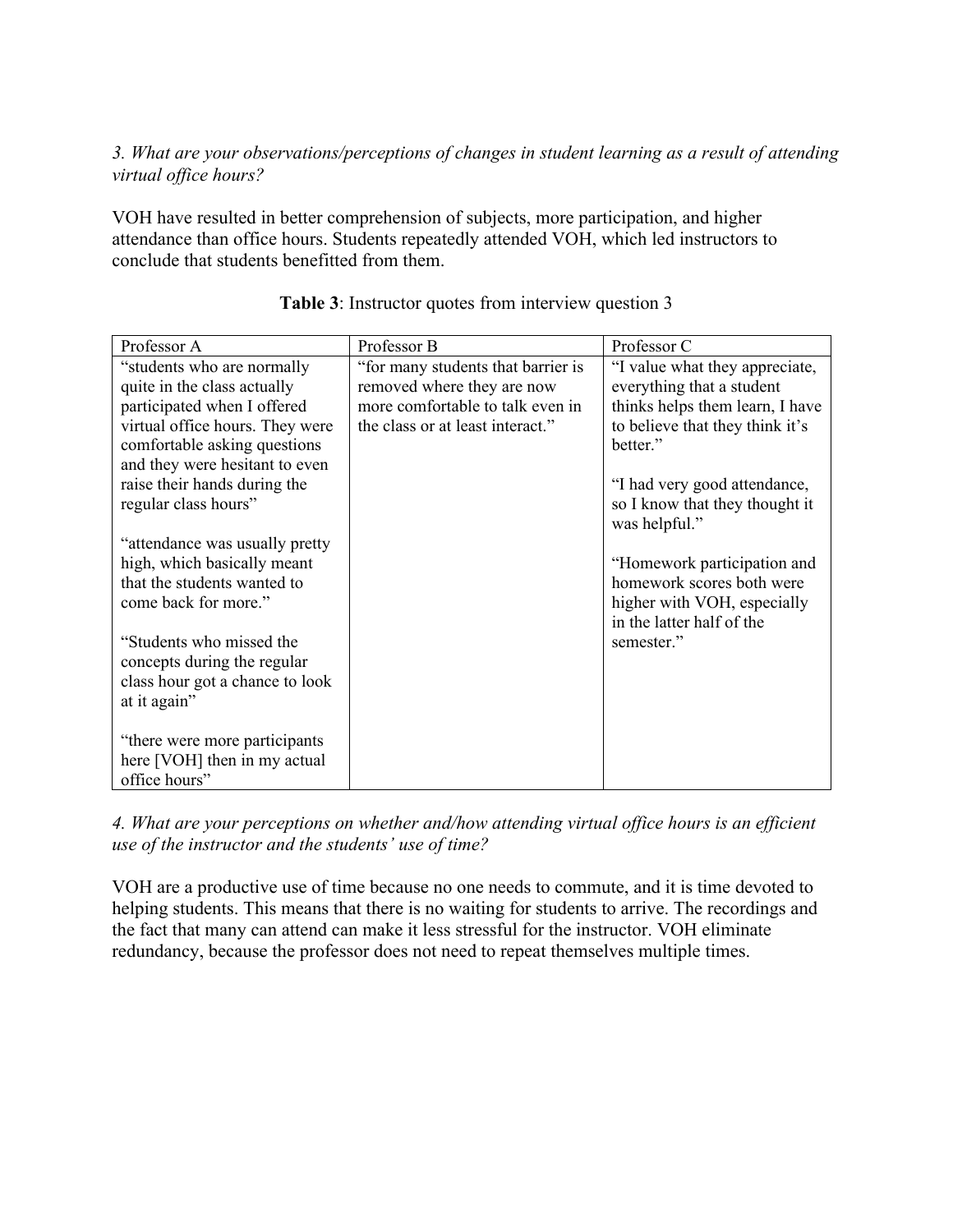| Professor A                                             | Professor B                         | Professor C                                   |
|---------------------------------------------------------|-------------------------------------|-----------------------------------------------|
| "I think it is extremely                                | "they know that they are going to   | " by virtue of their                          |
| efficient"                                              | look at these problems and they     | attendance I'm assuming they                  |
|                                                         | are covering these topics that they | figured it [VOH] was an                       |
| "they [students] really saw the                         | are supposed to learn."             | efficient use of time."                       |
| value in having virtual office                          |                                     |                                               |
| hours"                                                  | "if I see that the majority could   | "the nice thing about them                    |
|                                                         | not answer then I could step in a   | [VOH] is that nobody has to                   |
| "Virtual office hours I know for                        | make that clear to everybody what   | travel, nobody has to come to                 |
| sure that that is an hour that I                        | that concept is."                   | the office, nobody has to get                 |
| have set aside and people are                           |                                     | out of bed if they're if they're-             |
| either free to join or not join                         | "since this [VOH] is recorded       | -nobody has to get off the                    |
| and they have the recorded                              | those who missed can also have      | couch if they just want to be a               |
| version available after the                             | access to that discussion."         | couch potato you know, call it                |
| session."                                               |                                     | up on their iPad if they want                 |
|                                                         |                                     | they can do that."                            |
| "it [VOH] is a win win for                              |                                     |                                               |
| both, where I'm not wasting my                          |                                     | "virtual hours are more"                      |
| time and they are not wasting                           |                                     | efficient because it requires                 |
| their time."                                            |                                     | me to be prepared for them<br>ahead of time." |
| "once that virtual office hour                          |                                     |                                               |
|                                                         |                                     |                                               |
| was done if somebody came in                            |                                     |                                               |
| to ask a quick question about a                         |                                     |                                               |
| certain concept, I just referred<br>them to that video" |                                     |                                               |
|                                                         |                                     |                                               |

**Table 4**: Instructor quotes from interview question 4

*5. What are some ways in which you changed your course design to make the most efficient use of virtual office hours?*

The only change that one of the instructors would make to their course design is reducing traditional office hours, because VOH are sufficient. The others will not make any changes.

| Professor A                    | Professor B                       | Professor C                  |
|--------------------------------|-----------------------------------|------------------------------|
| "I did not make any specific-- | "I've never found a disadvantage" | "reducing my face-to-face or |
| any changes to my course       | with this setup"                  | in my office hours."         |
| design whatsoever."            |                                   |                              |
|                                |                                   |                              |

## **Table 5**: Instructor quotes from interview question 5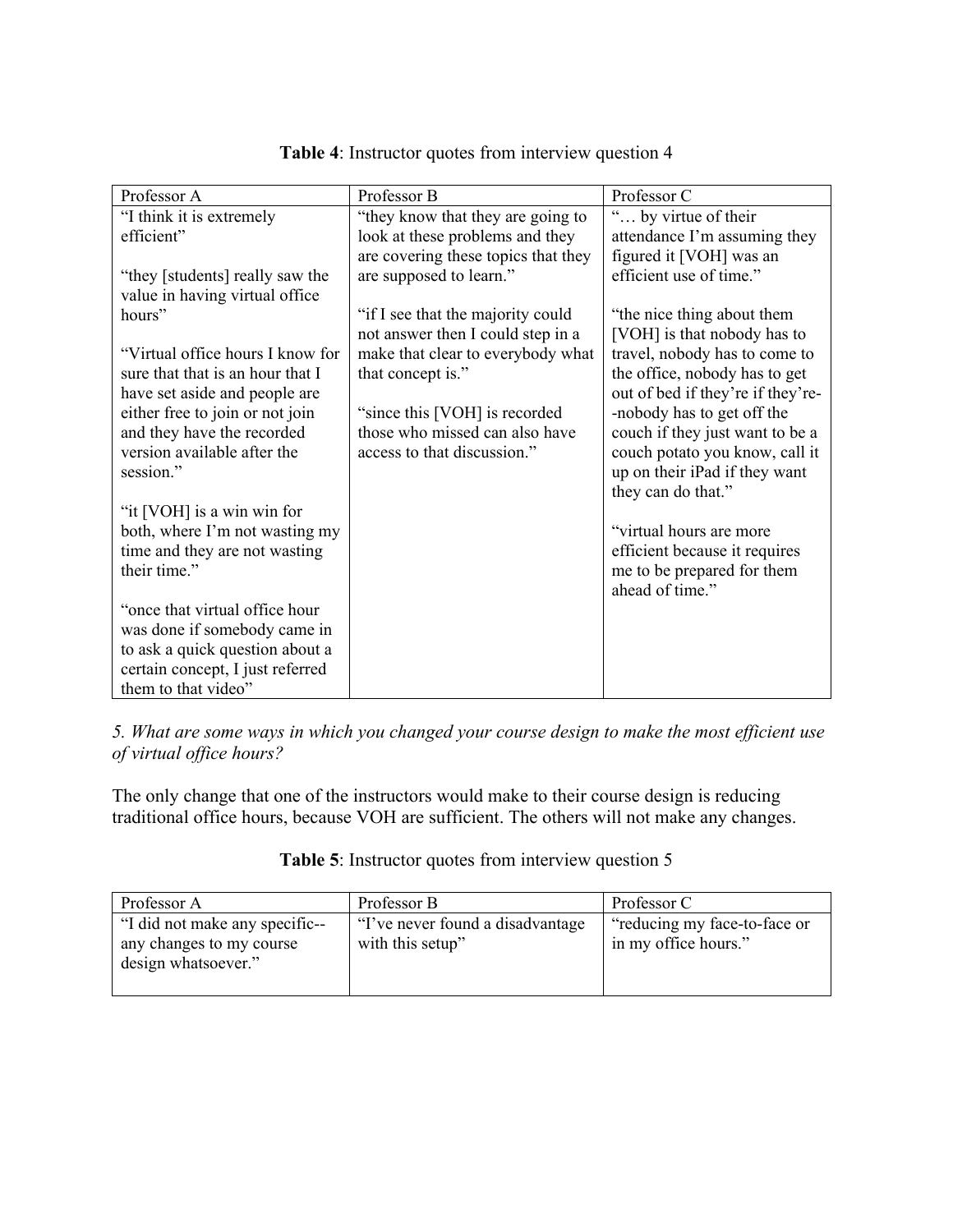## *6. Based on your experience of teaching using virtual office hours, what are some lessons you have learned regarding the most efficient use of virtual office hours?*

To make VOH timely, it is beneficial for the instructors to be able to use the technology proficiently. One professor finds that the student-led problem solving helps efficiency. The students are given set problems to solve and have the professor to guide them.

| Professor A                   | Professor B                         | Professor C                        |
|-------------------------------|-------------------------------------|------------------------------------|
| "I think I would say that the | "you get a quick pulse of the       | "I did not lecture. I just let the |
| first time offering went very | majority of the class, how they are | students ask questions. Just       |
| well. I was kind of surprised | doing. Versus if you only have the  | like I would if it was regular     |
| looking at how many people    | physical office hours you only      | office hours."                     |
| came back again and again for | know about one or two students."    |                                    |
| this virtual office hour."    |                                     | "the efficiency is not having"     |
|                               |                                     | to commute."                       |
| "they [students] were pretty" |                                     |                                    |
| happy with the use of virtual |                                     |                                    |
| office hours"                 |                                     |                                    |

## **Table 6**: Instructor quotes from interview question 6

# *7. What is the difference between virtual office hours and traditional ones?*

The difference between the two meetings are that VOH are more productive. Every student can attend, they are less intimidating, and more can be accomplished in this time. The professors do not have to answer questions multiple times, because they can refer students to the recordings. The instructors found VOH to be beneficial to students and themselves. They believe students are more likely to ask questions and that it has the potential to enhance in-person interaction. One even believed that students had learned better than in the previous semesters.

| Professor A                    | Professor B                      | Professor C                   |
|--------------------------------|----------------------------------|-------------------------------|
| "sometimes it [traditional]    | "In a traditional office hour, I | "virtual office hours were"   |
| office hour] is overwhelming   | can have two or three people at  | pretty much down to           |
| because I am going over the    | best in the office room.         | business from the start."     |
| concept again and again and    | Whereas in a virtual office      |                               |
| it's tiring because I am doing | hour, I can have any number of   | "virtual hours are more"      |
| the same stuff all over        | students, like the number of     | efficient because it requires |
| again."                        | students in the class for        | me to be prepared for them    |
|                                | example."                        | ahead of time."               |
| "it [VOH] was a better         |                                  |                               |
| utilization of my time"        | "when they can type it removes"  |                               |
|                                | a big barrier."                  |                               |

**Table 7:** Instructor quotes from interview question 7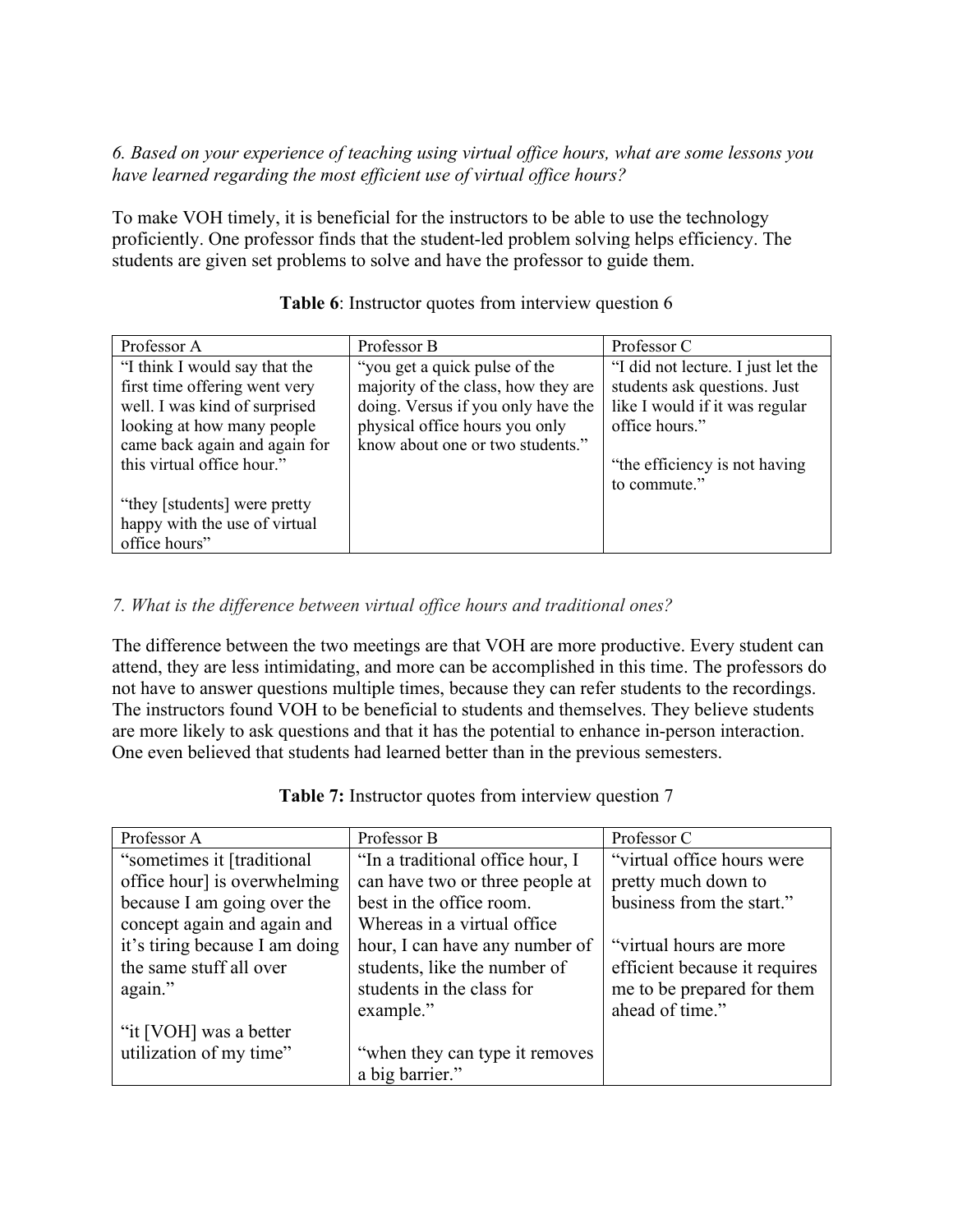| "once that virtual office hour" |  |
|---------------------------------|--|
| was done if somebody came       |  |
| in to ask a quick question      |  |
| about a certain concept, I just |  |
| referred them to that video"    |  |
|                                 |  |

## **Discussion and Conclusion**

In summary, there was an agreement that VOH were beneficial to the students. From the feedback instructors received from course evaluations, it confirmed that the students had a better understanding of the course information. The benefits to the instructors were not having to repeat material, being able to accommodate more students, a more constructive meeting, and increased student participation. Students also benefitted from being able to do office hours from home. All professors plan on continuing to use VOH and found it to be an effective solution to their needs and wouldn't change anything about it.

Out study indicates that the student faculty interaction can be increased with VOH. However, no instructor felt that VOH increased office hour attendance, which was a finding result of another study mentioned in our review of the literature. As previously stated, instant messaging did increase this interaction for one professor. The professors did however find that there was more interaction with students than in previous semesters. All three agreed that there was more student involvement. One study indicated that anonymity was a positive aspect for students, however in this study, two professors offered credit for attendance, therefore eliminating the option for anonymity. Overall, this new perspective helped gain an understanding of the professor's view as opposed to the more commonly seen, student one. Every instructor plan to continue to utilize VOH within their course design because of the benefits to the students and themselves.

Finally, we need to acknowledge as a limitation the exploratory nature of our study with only three participants. In future work we plan to design a study understanding the VOH experiences with larger pool of instructors across colleges and across institutions.

## **References**

- [1] Cotten, S., & Wilson, B. (2006). Student–faculty Interactions: Dynamics and Determinants. Higher Education (00181560), 51(4), 487–519. [https://doi](https://doi-org.libproxy.boisestate.edu/10.1007/s10734-004-1705-4)[org.libproxy.boisestate.edu/10.1007/s10734-004-1705-4](https://doi-org.libproxy.boisestate.edu/10.1007/s10734-004-1705-4)
- [2] Griffin, W., Cohen, S. D., Berndtson, R., Burson, K. M., Camper, K. M., Chen, Y., & Smith, M. A. (2014). Starting the Conversation: An Exploratory Study of Factors That Influence Student Office Hour Use. College Teaching, 62(3), 94–99. [https://doi](https://doi-org.libproxy.boisestate.edu/10.1080/87567555.2014.896777)[org.libproxy.boisestate.edu/10.1080/87567555.2014.896777](https://doi-org.libproxy.boisestate.edu/10.1080/87567555.2014.896777)